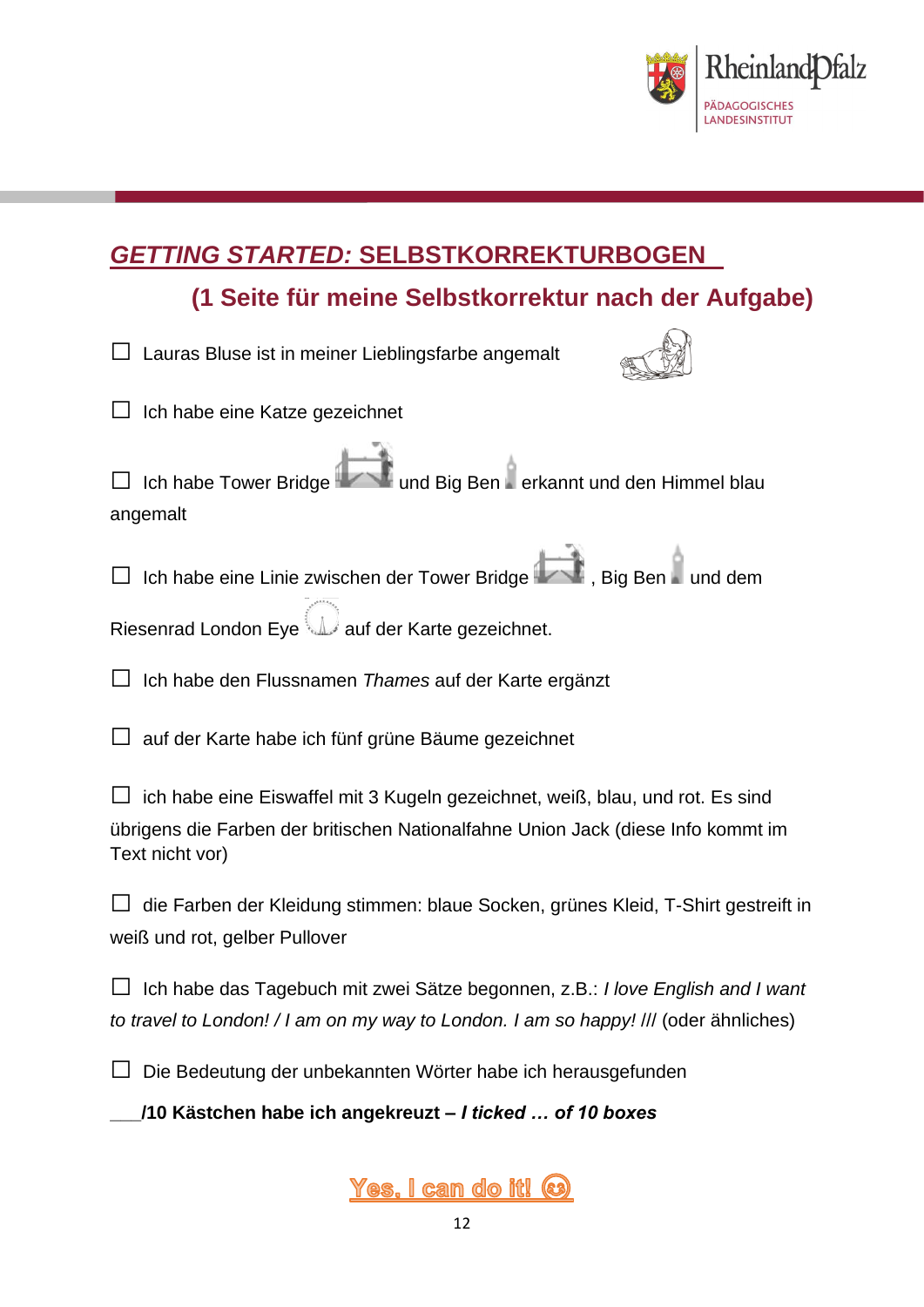

# **TOPIC 1: A trip to London SELBSTKORREKTURBOGEN (2 Seiten)**

#### **Task 1**

□ B, C, H *sind richtig*

**Task 2**□ *Ich habe diese Wörter gefunden:* sight, museum, station, tube, hostel, crown jewels, church, boat, river, clock tower, park

Lösung für "Places and things in London"

| K       | н                 | L | P | y                     | P | D                           | T                     | N           | B            | P                | A | $\mathsf R$ | K            | F           |
|---------|-------------------|---|---|-----------------------|---|-----------------------------|-----------------------|-------------|--------------|------------------|---|-------------|--------------|-------------|
| K       | O                 | N | X | N                     | L | B                           | W                     | Q           | W            | F                | Q | R           | S            | D           |
| D       | $\mathcal{C}_{0}$ | B | D | Β                     | A | $\mathcal{C}_{\mathcal{C}}$ | W                     | W           | K            | R                | I | V           | E            | R           |
| E       | L                 | Z | F | U                     | Н | $\overline{\mathsf{R}}$     | W                     | S           | $\mathcal C$ | T                | E | T           | X            | S           |
| D       | $\circ$           | F | L | R                     | K | O                           | $\mathcal{C}_{0}^{0}$ | T           | $\mathcal C$ | $\boldsymbol{M}$ | A | B           | Ī            | O           |
| J       | $\mathcal{C}_{0}$ | A | X | F                     | W | W                           | K                     | A           | G            | Ü                | L | O           | P            | $\mathsf T$ |
| E       | K                 | I | F | S                     | E | Ñ                           | I                     | T           | Z            | S                | O | A           | D            | Ü           |
| T       |                   | O | V | Ĥ                     | N |                             | J                     | $\mathbf T$ | X            | E                | L | T           | V            | B           |
| W       | $\mathsf T$       | N | S | $\overline{O}$        | O | ${\bf J}$                   | U                     | O           | X            | Ü                | I | У           | С            | E           |
| н       | $\circ$           | Q | O | S                     | y | E                           | $\mathcal C$          | N           | U            | $\boldsymbol{M}$ | W | W           | G            | T           |
| E       | W                 | B | W | $\mathsf T$           | W | W                           | J                     | V           | W            | С                | C | H           | V            | R           |
| y       | E                 | E | D | E                     | D | E                           | I                     | н           | с            | H                | U | R           | $\mathcal C$ | Н           |
| E       | R                 | н | K | L                     | C | L                           | A                     | X           | B            | Β                | N | L           | H            | V           |
| Q       | K                 | O | P | $\mathcal{C}_{0}^{2}$ | V | $\sf S$                     | y                     | R           | $\sf S$      | $\mathbf I$      | G | Ĥ           | Τ            | Q           |
| $\sf S$ | I                 | Z | F | U                     | N | X                           | W                     | V           | B            | G                | V | G           | U            | P           |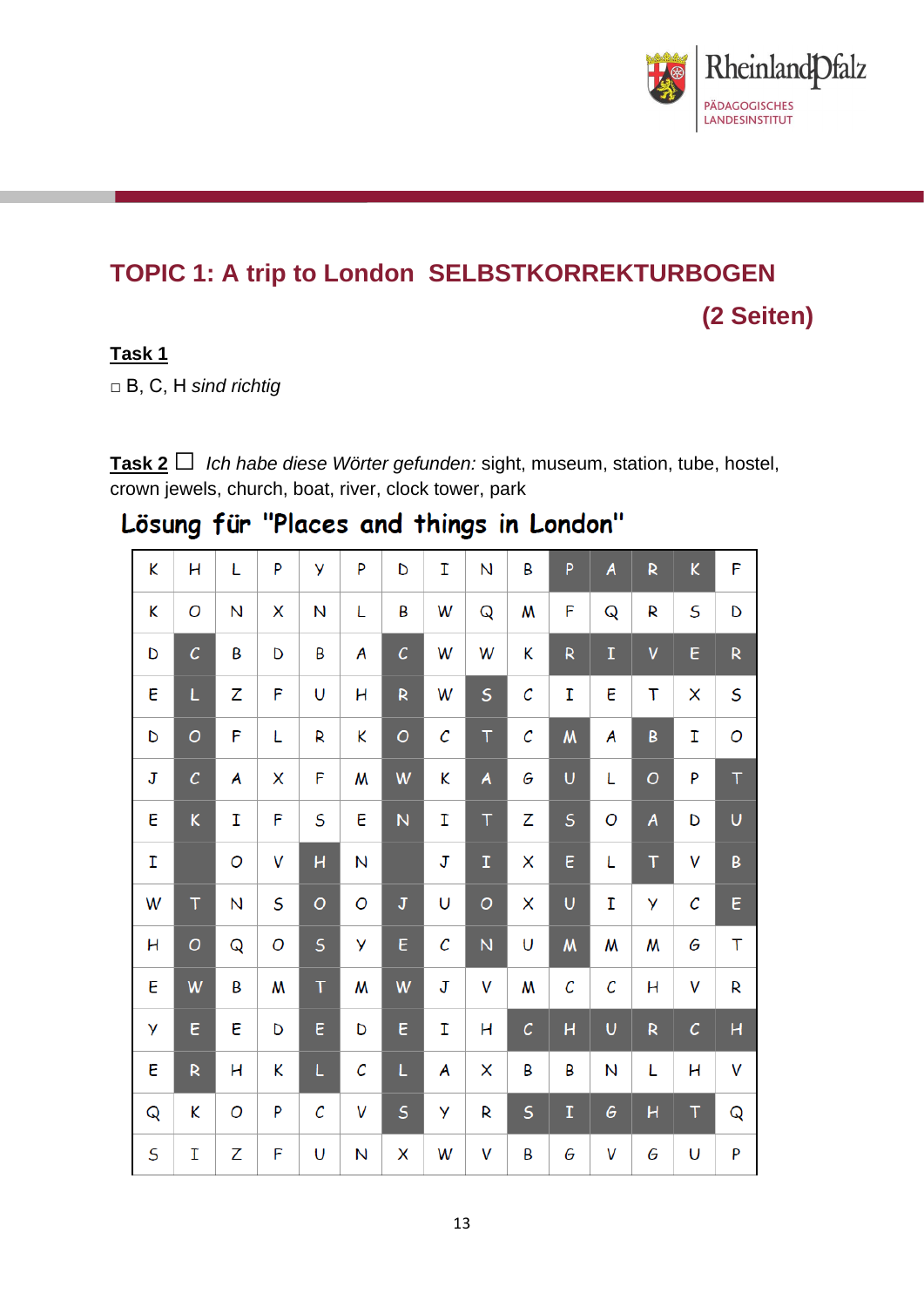

### **Task 3**□ *Mindestens drei Sätze geschrieben* □ *Den Grund mit because genannt*

### **Task 4**

*Ich habe diese oder ähnliche Infos:*

| <b>Westminster Abbey</b><br>It is a famous church. | <b>Tower Bridge</b><br>The Tower of London used to<br>be a prison. It is now a museum<br>about the history of kings and |  |
|----------------------------------------------------|-------------------------------------------------------------------------------------------------------------------------|--|
| <b>Areenwich</b>                                   |                                                                                                                         |  |

is a place with / a beautiful park / the Royal Observatory / the prime meridian.

### **Task 5: Vocabulary – adjectives**

□ *Ich habe 8 Paare gebildet, wie zum Beispiel:*

interesting / famous / expensive / typical / exciting / expensive museum expensive / little/ typical / nice hostel expensive / typical / nice taxis beautiful / nice evening expensive / beautiful / nice baseball cap beautiful / little / famous / nice church

#### **Task 6: Plan your trip to London!**

□ *Ich habe 5 Ideen genannt und erklärt warum (weil =* "because")

 $\Box$  Meine Sätze sind so oder ähnlich: I want to go to Greenwich because I can see many sights from the boat. I like parks, too. I also want to go to Westminster Abbey because it is a famous church. I also want to go to the Tower of London because I want to hear the stories about kings and queens. And I want to go to Madam Tussauds museum because I find wax figures very interesting.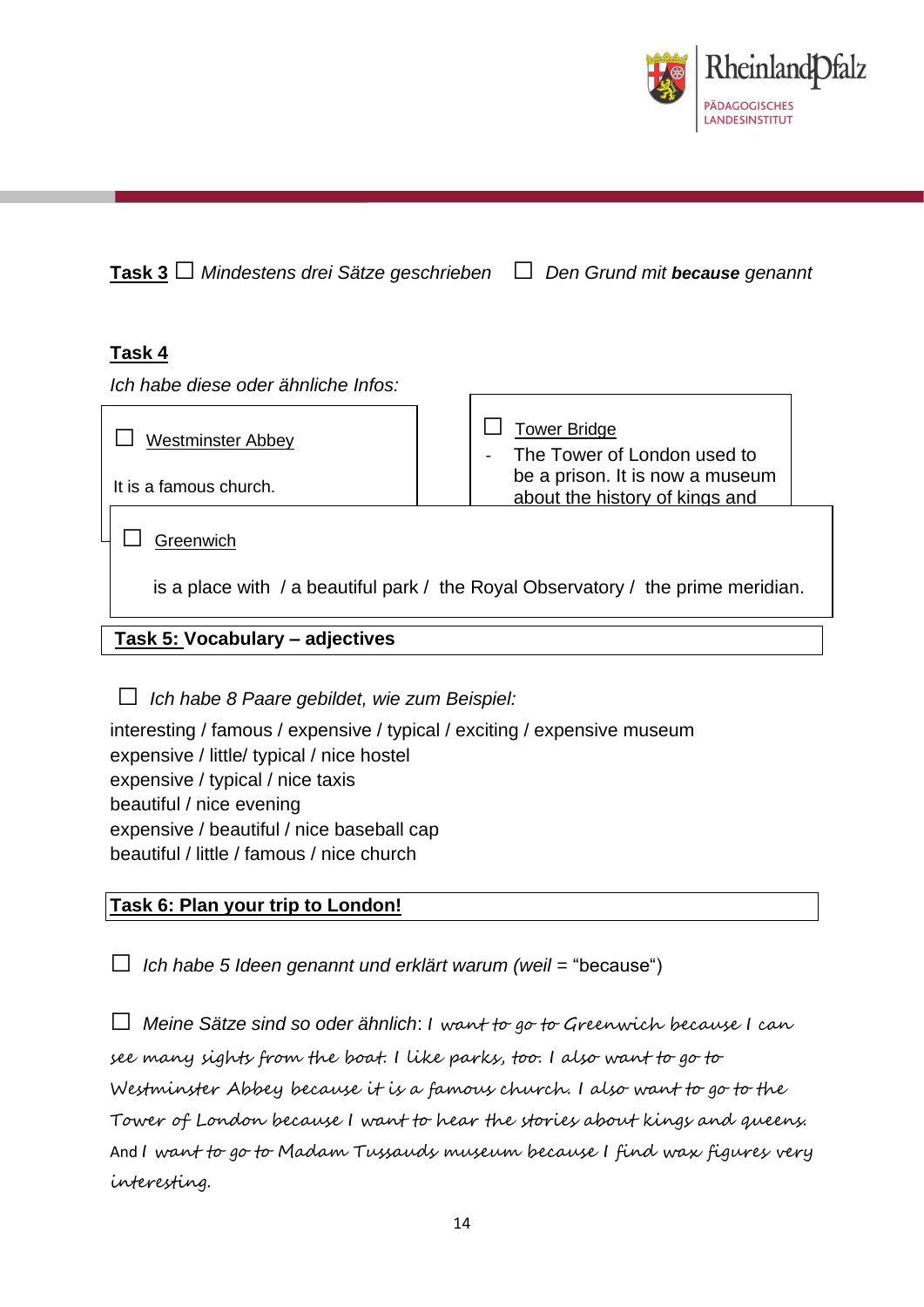

## **TOPIC 2: Talking about animals – SELBSTKORREKTURBOGEN (3 Seiten)**

**Task 1** □ Dogs, cats, mice, fish, parrots, monkeys, lions, tigers

### **Task 2** *Meine Zuordnung enthält*

 $\Box$  pets (Haustiere): pet, dog, rabbit (?), fish, hamster, horse, parrot

 $\Box$  wild animals (Wildtiere): zebra, monkey, rabbit, fish, tiger, giraffe, elephant, horse, parrot (?), lion, mouse, badger

□ *My wild animals are special* – *ich habe ganz ungewöhnliche Haustiere*

**Task 3** □ <sup>12</sup> *habe ich gefunden*: pets, fish, parrots, monkeys, lions, tigers, mice, foxes, elephants, giraffes, badgers, horses

| Task 4:                                                                  | Task 5:                                                                                          |  |  |  |  |  |
|--------------------------------------------------------------------------|--------------------------------------------------------------------------------------------------|--|--|--|--|--|
| 1. The cat $\_eats$ (eat) fish.                                          | 1. I don't like (not like) tigers.                                                               |  |  |  |  |  |
| 2. It __sleeps__ (sleep) in a basket.                                    | 2. You _don't play (not play) with a<br>mouse.<br>3. Betty _doesn't feed (no feed) the<br>tiger. |  |  |  |  |  |
| 3. The hamster __drinks __(drink)<br>water.                              |                                                                                                  |  |  |  |  |  |
| 4. You can play (play) with the<br>rabbit.                               | 4. The lion _doesn't eat (not eat) fish.                                                         |  |  |  |  |  |
| 5. We ___like___ (like) our pets.                                        | 5. Dogs _don't drink _ (not drink) milk.                                                         |  |  |  |  |  |
| 6. She $\_\$ goes $\_\$ (go) for walk with her<br>dog.                   | 6. The fish _doesn't sleep_ (not sleep)<br>in a bed.                                             |  |  |  |  |  |
| 7. They <u>feed</u> (feed) their fish.<br>8. The fox lives (live) in the | 7. Peter <u>doesn't go</u> (not go) for a<br>walk.                                               |  |  |  |  |  |
| forest.                                                                  | 8. Cows _don't jump_ (not jump) very<br>high.                                                    |  |  |  |  |  |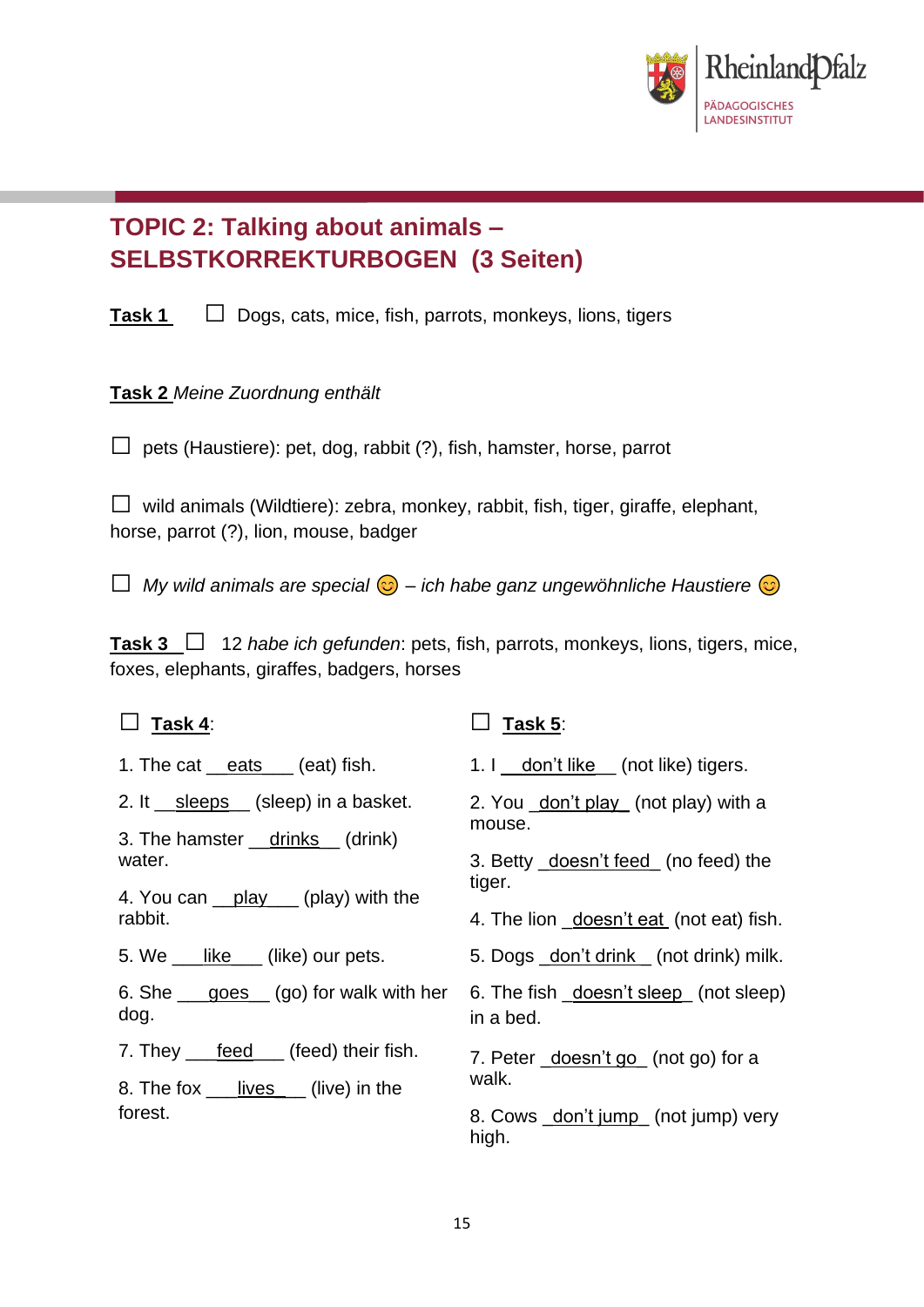

## **TOPIC 2: Talking about animals – SELBSTKORREKTURBOGEN (Fortsetzung)**

### **□ Task 6:**

- 1.  $\Box$ Do \_\_\_ you like dogs? Yes, I  $\Box$ do  $\Box$ .
- 2. Do fish drink orange juice? No, they don't  $\blacksquare$ .
- 3.  $\Box$  Do  $\Box$  hamsters play football? No, they  $\Box$  don't  $\Box$ .
- 4.  $\Box$  Do  $\Box$  cows eat grass?  $-$  Yes, they  $\Box$  do  $\Box$ .
- 5.  $\Box$ Do  $\Box$  they have many pets?  $-$  No, they  $\Box$  don't  $\Box$ .
- 6.  $\sqrt{2}$  Does the dog go to school? No, it  $\sqrt{2}$  doesn't.
- 7. Does \_\_ it eat dog food? Yes, it \_\_does \_\_.
- 8. Does the mouse live in a zoo? No, it \_doesn't \_.

### □ **Task 7:**

- 1. Why \_\_do\_\_ cats eat mice?
- 2. Where \_\_do\_\_ the badger sleep?
- 3. Who \_do\_ you feed?
- 4. What \_\_does\_\_the fox drink?
- 5. How \_\_do\_\_ call your pet?
- 6. When do play with your dog?

### □ **Task 8**:

What pet is the text about? => *It's about a cat.*

What's the pet's name? => *Its name is Molly.* 

What does the pet look like? => *Molly is black and White.*

What does the pet eat or drink? => Molly eats cat food and drinks milk.

What does the pet like to do? => Molly likes to play (with Laura) in the garden.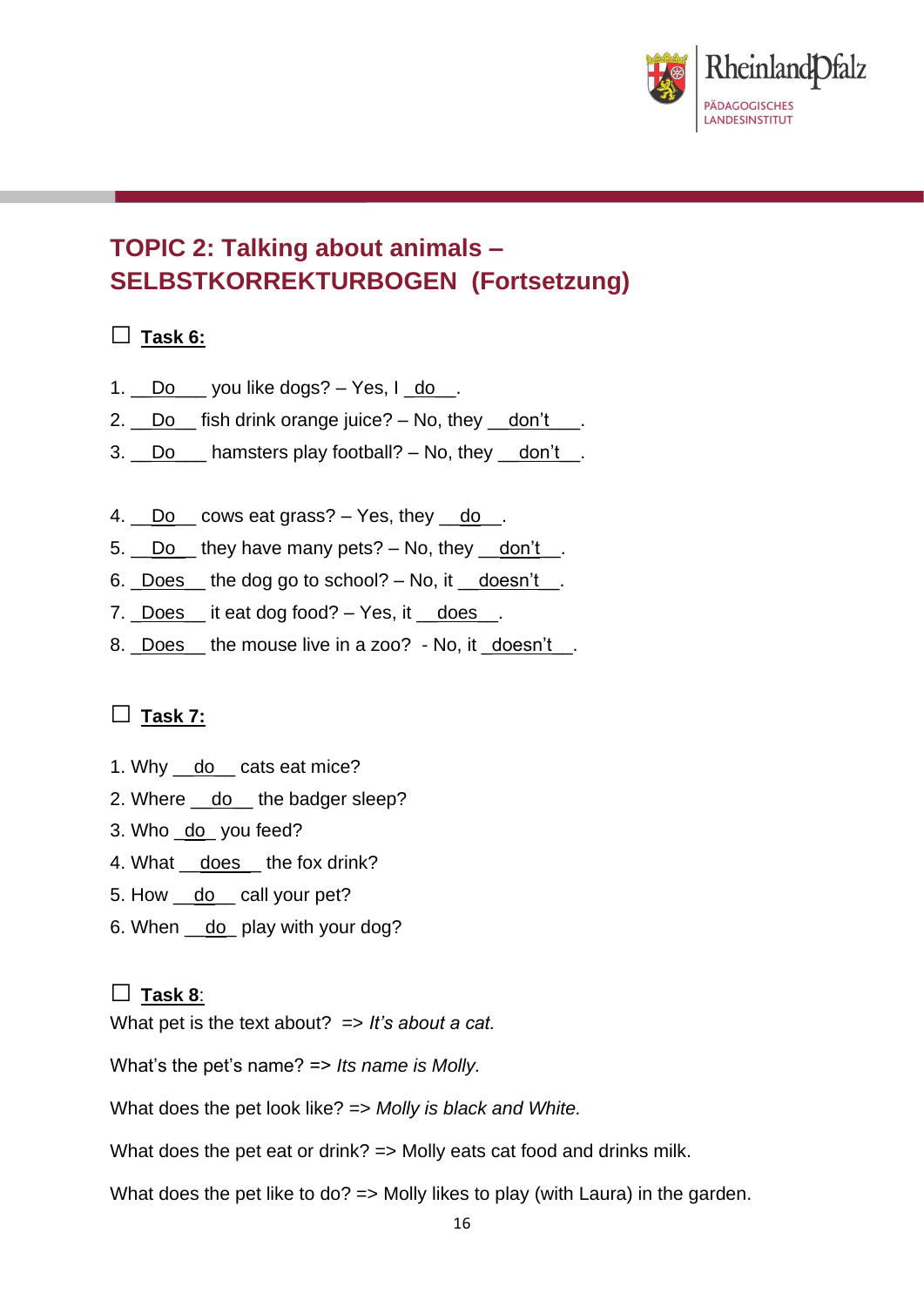

# **TOPIC 2: Talking about animals – SELBSTKORREKTURBOGEN (letzte Seite)**

**Task 9.** □ Meine Antwort ist so oder ähnlich:

- a) My dog's name is Rexie.
- b) My dog is black. He has a long tail and short ears.
- c) She eats dog food and drinks water.
- d) She likes to go for a walk and to play in the part but she can't sleep on the sofa.
- e) My dog is cute and funny.

### **Task 10:**

 $\square$  mein erster Satz gefällt mir

 $\square$  ich habe mein (Traum) haustier mit Adjektiven beschrieben

(z.B. My hamster is cute. / my dog is funny

 $\square$  ich habe geschrieben, was das Tier gerne macht

(z.B. My hamster likes to eat and drink.

 $\square$  Bonus: ich habe auch geschrieben, was das Tier ungerne macht.

He doesn't like dogs and cats.

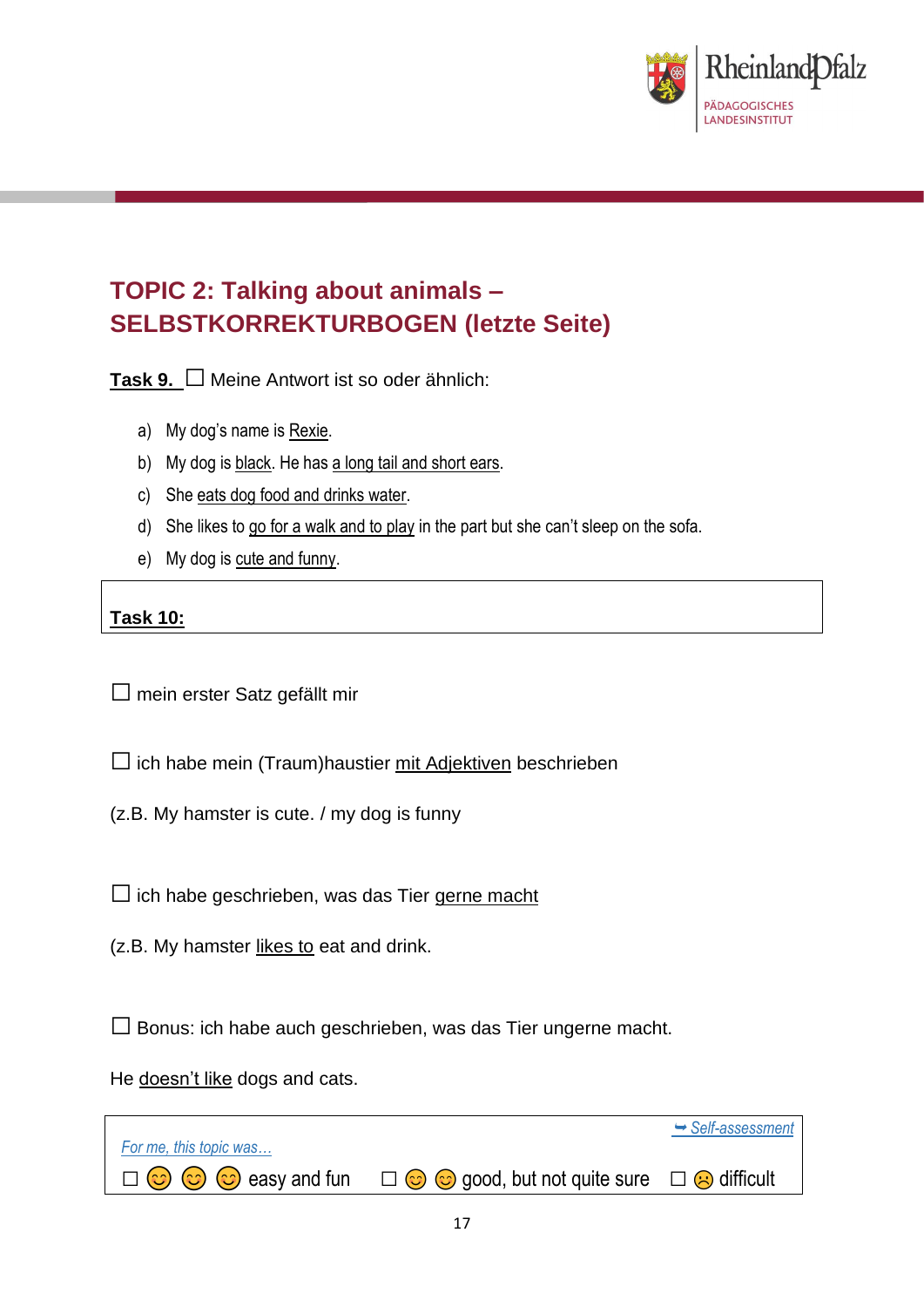

# **TOPIC 3: The Fortune Teller – SELBSTKORREKTURBOGEN (2 Seiten)**

### **Task 1.**

 $\Box$  A3,  $\Box$  B2,  $\Box$  C2,

 $\Box$ D1+D2, D3 (bei D sind alle richtig)

### **Task 2:**

□probably, tomorrow, next week, soon, will, (will be), foresee = *vorsehen*,future  *mit diesen Wörtern spricht man über die Zukunft:*

### **Task 3**

□*Ich habe das will-future richtig eingesetzt:* 

- 1.You think you \_\_\_**'ll have / will have** \_ lots of money in the future. (have)
- 2. Fortune Teller: 'You\_\_\_**won't have** \_\_ lots of money when you are older .' (not have)

 3. You \_\_**won't find**\_\_ many books about fortune tellers in the school library. (not find)

- 4. What \_\_\_**will happen**\_\_\_\_ if a fortune teller says crazy things about the future? (happen)
- $\Box$  5. **Will** it **be** much warmer in Canada in 2025? (be)
- 6. Where \_\_\_\_\_**will people live**\_\_\_ in 30 years? (people/live)
- 7. What \_\_**will you do** \_\_\_ if you find a million \$ ? (you/do)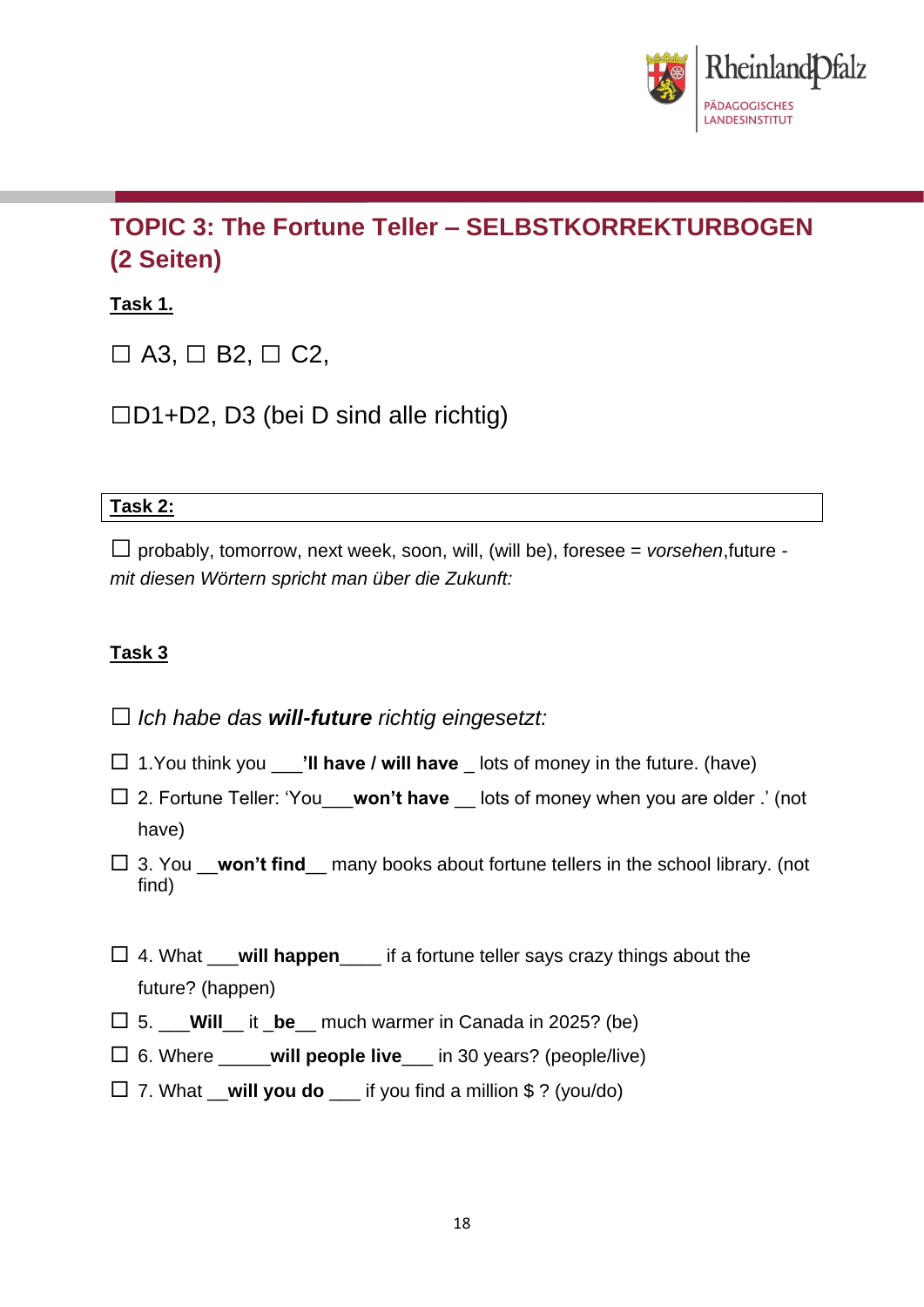

### **TOPIC 3: The Fortune Teller – SELBSTKORREKTURBOGEN (Seite 2/2)**

### **Task 4**

□*Ich habe short forms richtig eingesetzt:* 

- □ 1. We will (= \_**we'll**\_\_) still burn wood to heat our houses in the future.
- □ 2. I think lots of people will not have (=\_\_\_**won't have**\_\_\_) any cars in 2100.
- □ 3. What will cities be like in 100 years? They will be (= \_**'ll be**\_) more dangerous.

### **Task 5.**

□*Ich habe eine Nachricht geschrieben und…*

□ *mit einer Begrüßung angefangen, z.B.* Hi there, Hi everybody, Hi, Max

□ *gleich im ersten Satz das spannende Abenteuer erwähnt,* z.B. I found a fortune teller app / I met a fortune teller online

 $\square$  *ich habe Zeitpunkte in der Zukunft genannt und will-future benutzt, z.B.* **In 2022** 

### I will + Verb…

□ *auch verneinte Formen benutzt* I won<sup>'t</sup>

□ *BONUS: am Ende meinen Freunden einen Vorschlag gemacht, das* 

*auszuprobieren*

You can try and find out what you will or won't do in the future.

□ *mich verabschiedet* Bye / best, see you soon

□ *den Vorschlag gelesen und Ideen ergänzt:*

*I found an unusual app. It is a fortune teller. Now I know my future: when I am 30, I will have an electric car. Somebody from my family will fly to the moon and my children will live there. Our oceans will be cleaner in 2050 because people won't buy so many cars.*